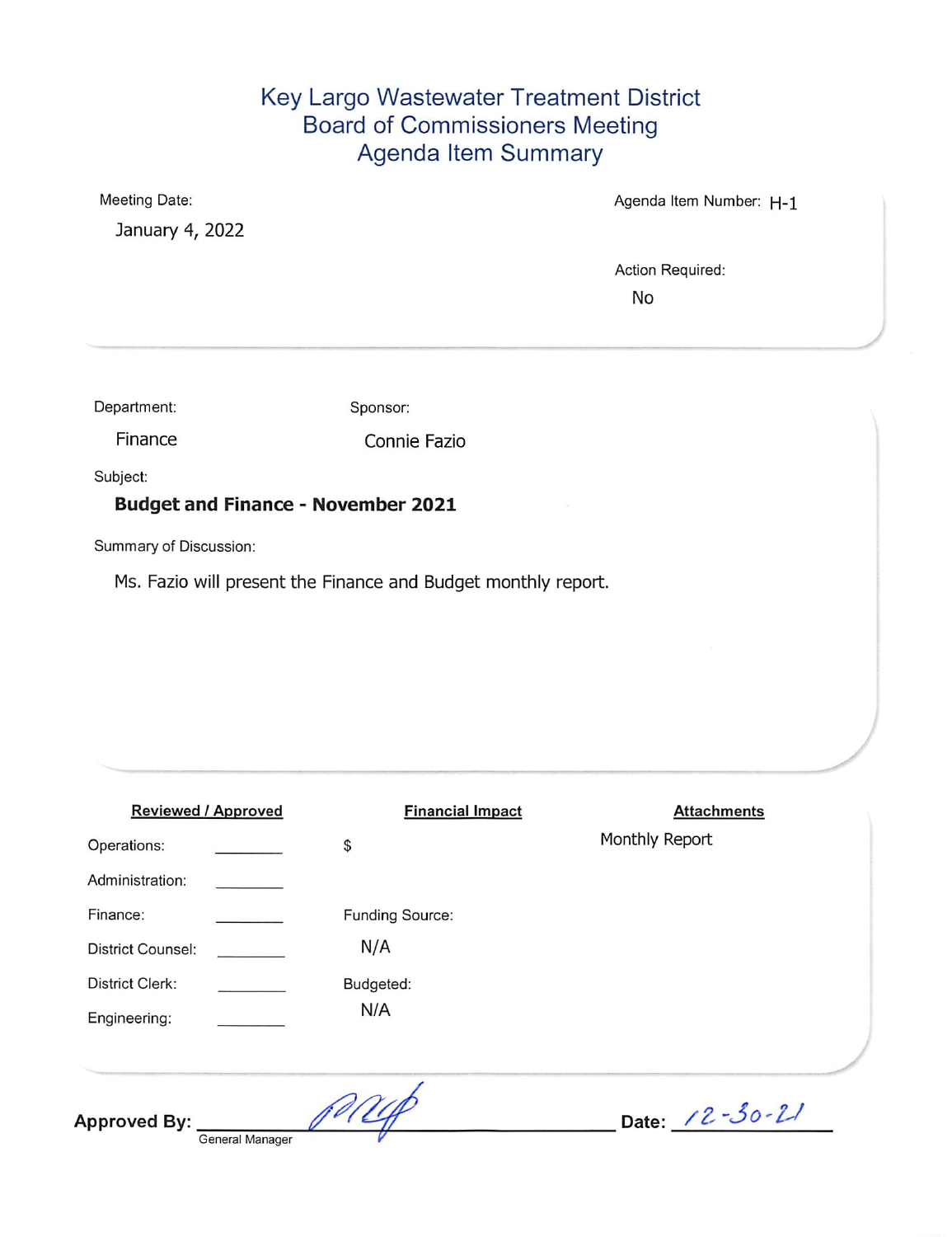# November 2021 Budget and Finance Report

## Current Debt Status

| <b>Long-Term Debt Summary</b>                |                 |  |  |  |  |
|----------------------------------------------|-----------------|--|--|--|--|
| <b>SRF Loan</b><br><b>KLNC 46401P</b>        | \$11,199,268.26 |  |  |  |  |
| <b>SRF Bonded Loan</b><br><b>KLNC 464010</b> | \$1,436,042.66  |  |  |  |  |
| <b>Current Balance of</b><br>all loans:      | \$12,635,310.92 |  |  |  |  |

|                                                                          | <b>Cash Flow</b> |                     |
|--------------------------------------------------------------------------|------------------|---------------------|
|                                                                          | <b>Deposits</b>  | <b>Expenditures</b> |
| <b>Wastewater Billing Deposits Received</b>                              | \$629,299.45     |                     |
| <b>Assessment Revenue Received</b><br>(Non-Ad Valorem & SDC Prepayments) | \$2,009,322.25   |                     |
| <b>Islamorada Revenue</b>                                                | \$106,661.70     |                     |
| <b>Interest Income</b>                                                   | \$2,430.84       |                     |
| <b>District Expenditures</b><br>(checks written)                         |                  | \$482,740.07        |
| <b>Payroll</b>                                                           |                  | \$117,122.37        |
| <b>Total</b>                                                             | \$2,747,714.24   | \$599,862.44        |